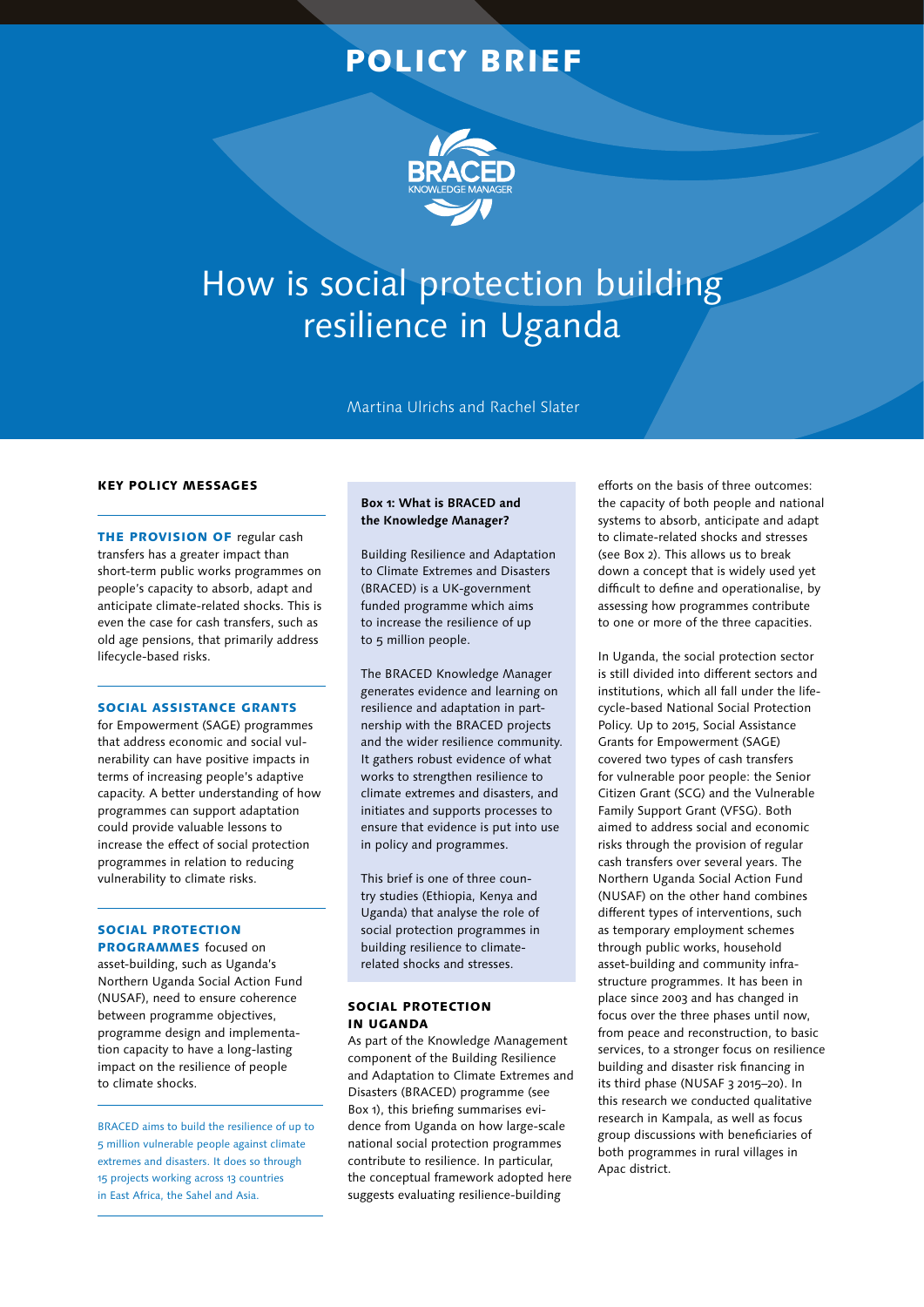#### CAN CASH TRANSFERS AND PUBLIC WORKS HELP PEOPLE ABSORB SHOCKS?

Both SAGE and NUSAF 2 aim to assist people in absorbing shocks, albeit in different ways. The temporary employment schemes of NUSAF 2 provide cash support during the lean season, whereas SAGE delivers ongoing cash transfers to vulnerable households and individuals. While SAGE does not explicitly intend to assist households in absorbing climate-induced shocks and stresses, the regularity and predictability of the cash transfers seems to be more effective than the short-term assistance NUSAF 2 provides. The short-term nature of NUSAF 2 assistance, as well as unreliable payments and the timing of its public works activities, has limited its impact on chronic food insecurity; it is akin more to *ad hoc* emergency relief than to a long-term development project (McCord et al., 2013). In the case of NUSAF 2's asset transfer programme, the extent to which the absorptive capacity of the household is built depends on the type and value of the asset transferred. Goats, for example, are kept as savings, whereas oxen serve mainly a productive purpose and are unlikely to be sold in an emergency, given their high value. SAGE cash transfers on the other hand are used for food, schooling and health care, as well as to purchase small livestock throughout the year. During the lean season, however, cash alone can help bridge the food gap, and the transfer is spent predominantly on food. SAGE beneficiaries also use the transfer for emergencies, such as in health shocks or to purchase food when crops are destroyed as a result of climatic conditions (Merttens et al., 2015).

#### HOW DO PROGRAMMES INCREASE THE CAPACITY TO ANTICIPATE SHOCKS?

In terms of increasing the capacity of households and individuals to be better prepared for a shock, receiving a cash transfer allows people to save and have a buffer in the case of an emergency. Based on qualitative data beneficiaries indicated that SAGE has a positive impact on savings, and the money set aside is used to respond to household needs and to shocks, such as illness. Savings also take the form of assets,

particularly livestock, which beneficiaries explicitly perceive as a strategy to mitigate risks and generate cash in times of need (Merttens et al., 2015).

At the systems level, social protection programmes in Uganda are currently not strengthening the capacity of national institutions to anticipate climate-related shocks (e.g. by integrating scalability mechanisms to expand support following disasters). But plans are already in place for a Disaster Risk Financing component in NUSAF 3, which will trigger contingency funds through a satellite-based early warning system.

#### WE NEED MORE THAN CASH TO BUILD ADAPTIVE CAPACITY AND LONG-TERM RESILIENCE

The contributions of social protection to adaptation to climate-related risks are not clear (Johnson et al., 2015), and this also applies in Uganda. SAGE cash transfers provide a basic income stream that allows beneficiaries to opt out of negative coping strategies that can be considered a form of maladaptation, such as cutting firewood to produce charcoal. This is an unintended positive impact observed by programme implementers and beneficiaries.

Whereas NUSAF 1 and 2 have focused on rehabilitating basic infrastructure, NUSAF 3 is now integrating a strong climate change adaptation lens in its public works activities, with the aim of building community assets such as through soil and water conservation activities. This model can potentially contribute to climate change adaptation, if previous shortcomings in NUSAF are taken into account and addressed. These include a lack of coherence between the programme's objectives, its activities and its capacity to implement. A direct link between community assets built through public works programmes and pressing livelihood needs to address food security has been missing (McCord et al., 2013). The design and implementation of public works programmes need in the future to take into account a coherent theory of change, which needs to be informed by rigorous monitoring and evaluation efforts to provide evidence of its effectiveness.

#### **Box 2: Resilience can be broken down to three capacities**

**Absorptive capacity** is the ability to cope with climate variability and extremes during and after a disturbance to reduce the immediate impact on people's livelihoods and basic needs.

**Anticipatory capacity** is the ability of social systems to actively anticipate and reduce the impact of climate variability and extremes through preparedness and planning.

**Adaptive capacity** is the ability of social systems to adapt to multiple, long-term and future climate change risks, and also to learn and adjust after a disaster.

Source: Bahadur et al. (2015).

#### POLICY IMPLICATIONS

A better understanding of and a stronger evidence base on social protection's contributions to adaptive capacity is needed, not only to avoid maladaptation but also to build sustainable livelihoods in the long term. NUSAF 3 aims to increase resilience to disasters through the construction of community assets. Evaluating the impact of temporary employment schemes and community assets on the adaptive capacity of the poor will be critical to understand the effectiveness of the approach. There is currently little evidence to assess the long-term impact on livelihoods of social protection programmes combining cash and assets through public works schemes.

Further, more focus needs to be placed on the quality of implementation to deliver on resilience objectives. This is not to say that objectives are irrelevant – but they need to be coherent with the programme's theory of change, design and capacity to implement. Examples from SAGE highlight that, in the end, it is programmes' ability to deliver cash transfers on time in a reliable way that contributes to people's capacity to absorb and anticipate – regardless of whether resilience forms part of the objectives.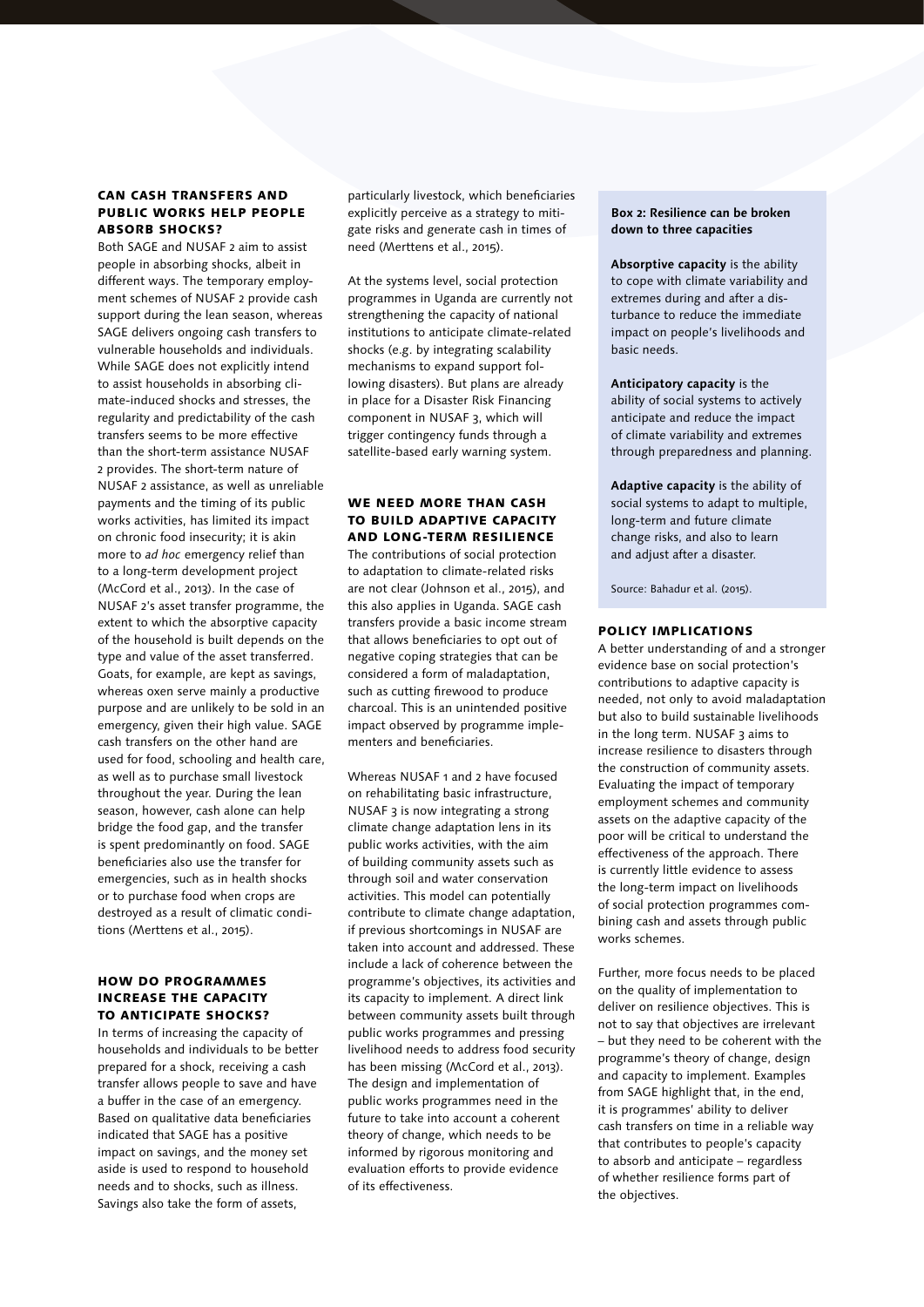Programmes like SAGE, despite their contributions to reducing the vulnerability of poor people - including in highly vulnerable drought-prone districts like Karamoja – do not form part of national or donor-led resilience strategies. National programmes like SAGE could be taken into account in a national policy framework that situates different interventions in a multi-sector strategy that aims to increase resilience to drought through a multi-pronged approach. This could emerge from existing initiatives endorsed by the Government of Uganda, such as the regional IGAD Drought Disaster Resilience Sustainability Initiative (IDDRSI), for which Uganda's Country Programming Paper is complete but not yet linked into national policy frameworks. Experiences from programmes implemented by a range of actors, including NGOs, could feed into the development of national resilience strategies to reduce fragmentation and contribute to building a national system to respond to drought and build sustainable livelihoods.

#### **REFERENCES**

Bahadur, A.V., Peters, K., Wilkinson, E., Pichon, F., Gray, K. and Tanner, T. (2015) *The 3As: Tracking resilience across BRACED.* BRACED Knowledge Manager Working Paper. London: ODI.

Johnson, C., Bansha Dulal, H., Prowse, M., Krishnamurthy, K. and Mitchell, T. (2013) 'Social protection and climate change: Emerging issues for research, policy and practice', *Development Policy Review* 31(S2): o2–18.

McCord, A. (2013) 'Public works and resilient food systems'. Research Report. London: ODI.

Merttens, F., Pellerano, L., O'Leary, S., Sindou, E., Attah, R., Jones, E. and Martin, S. (2015) 'Evaluation of the Uganda Social Assistance Grants for Empowerment (SAGE) Programme: Impact after a year of programme operations 2012–13'. Kampala and Oxford: MGLSD and OPM.

Ulrichs, M. and Slater. R. (2016) *How can social protection build resilience? Insights from Ethiopia, Kenya and Uganda*. BRACED Working Paper. London: ODI.

## ACRONYMS

BRACED Building Resilience and Adaptation to Climate Extremes

NUSAF Northern Uganda Social Action Fund

SAGE Social Assistance Grants for Empowerment

SCG Senior Citizen Grant

VFSG Vulnerable Family Support Grant